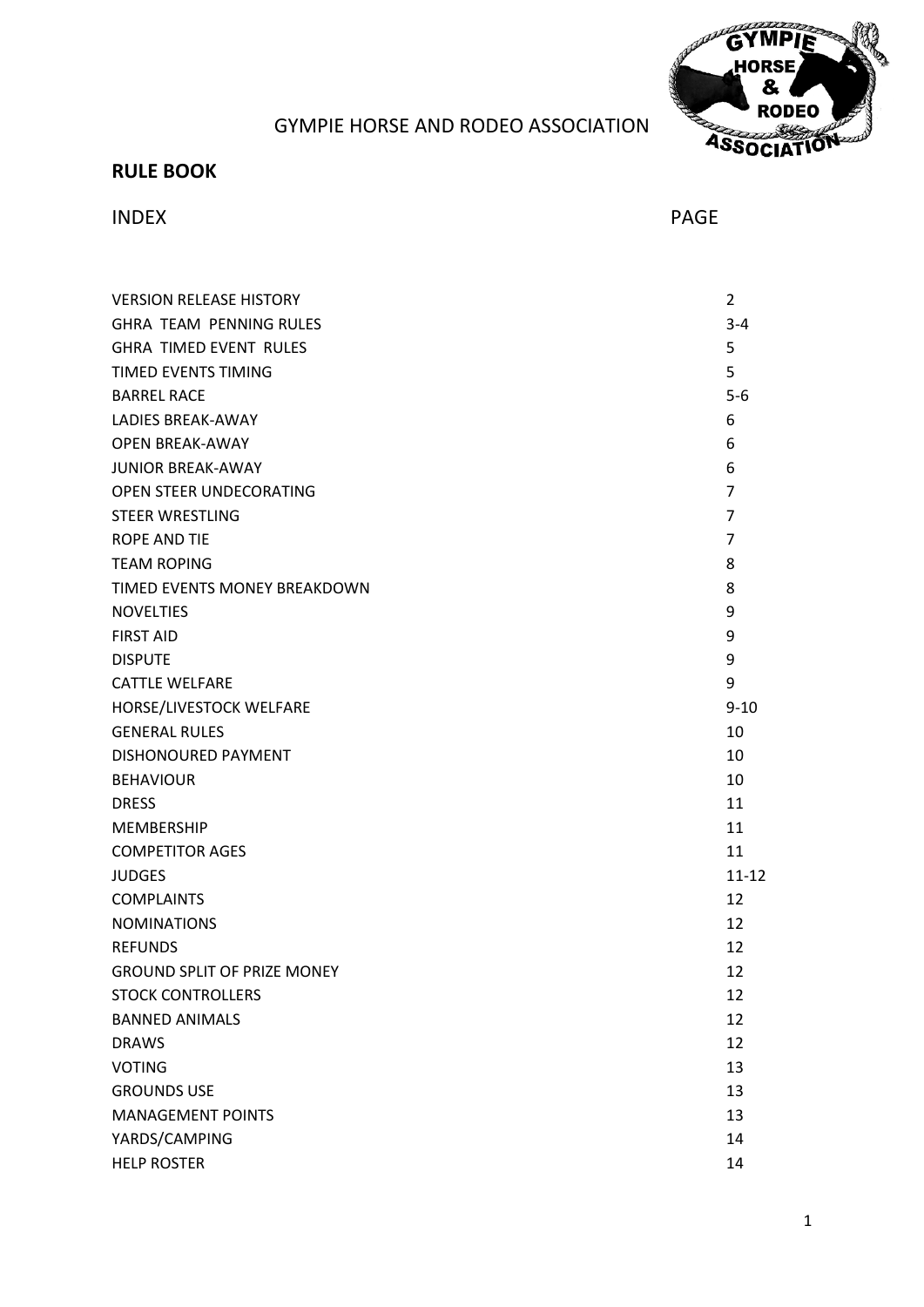## Version Release History

<span id="page-1-0"></span>

| <b>VERSION</b> | <b>DATE</b> | <b>BY</b>     | <b>CHANGES</b>                                                                       |  |
|----------------|-------------|---------------|--------------------------------------------------------------------------------------|--|
| 1.0            | 19/5/2014   | J. Guest      | Reformat document                                                                    |  |
| 1.1            | 19/5/2014   | S. Gilchrist  | Update - barrel racing rules                                                         |  |
| 1.2            | 21/12/2016  | S. Gilchrist  | Update - all rules up to and including<br>General Meeting 15/12/2016                 |  |
| 1.3            | 6/01/2017   | S. Gilchrist  | Update - all rules as above and<br>including review by Executive and<br>Judge (Mark) |  |
| 1.4            | 5/04/2018   | S Gilchrist   | Include Team Sorting rules.                                                          |  |
| 1.5            | 10/01/2019  | Tammy         | <b>Timed Events</b>                                                                  |  |
|                |             | Quinlan       | Points Change & runs. Dress Code.                                                    |  |
| 1.6            | 21/02/2019  | Tammy Quinlan | Stallion, Ribbon & Rider Rule Changes.                                               |  |
| 1.7            | 26/02/2020  | J.Johnston    | No Whips TP arena & Beginner<br>placings.                                            |  |
| 1.8            | 0705/2021   | L.Urquhart    | Update full version of rules                                                         |  |
| 1.9            | 15/02/2022  | J.Johnston    | Juniors age limit & Runs limit.                                                      |  |
|                | 09/03/2022  |               | Junior rules reverted back to 18&under.                                              |  |
|                |             |               |                                                                                      |  |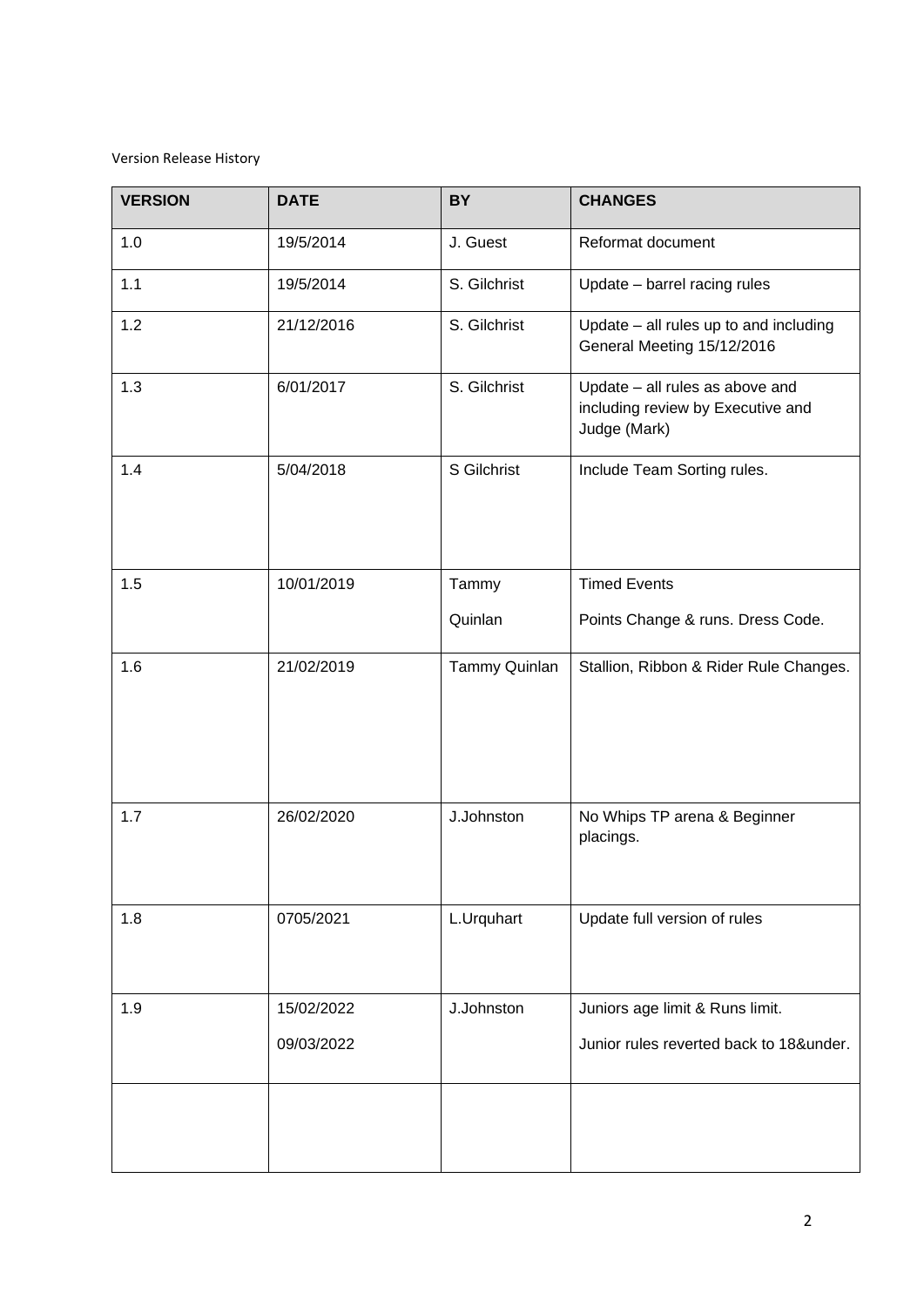## **TEAM PENNING RULES**

- 1. Twenty-one (21) to thirty (30) head of cattle must be used with three (3) numbered/coloured collars on ten (10) head or seven (7) head.
- 2. Cattle will be changed immediately following the tenth (10th) or seventh (7th) penning run unless the decision has been made with remaining teams and committee that the competition can be completed with those existing cattle.
- 3. The arena is set up in two (2) sections, and a pen one end. Pen set up as per ATPA dimensions and placement.
- 4. White line is drawn separating cattle and riders. This will be used as the cattle line.
- 5. After the team enters the arena, when the Judge is ready, he/she will give the team a designated colour/number once the nose of the first horse of the team crosses the cattle line. At this point time will commence.
- 6. Team will have a designated time (usually 1 minute 30) in which the event is to be completed with three (3) or less head penned. A warning whistle will be sounded when team has thirty (30) seconds remaining.
- 7. No more than five (5) head of cattle shall be allowed at any time over the pen side of the cattle line. If there are more than five (5) head of cattle, the team will be disqualified.
- *8.* Once all 3 head of designated cattle have crossed to the pen side of the line, all three riders **MUST** cross to pen side of line as soon as practical and pen the cattle, no rider can then cross back over to the herd side of the line, this results in disqualification. If only 1 or 2 head are over the line & three riders they may re cross the line, in a manner deemed acceptable to the judge.
- 9. At no stage are horse and rider permitted to enter the pen to remove any incorrect cattle or when claiming time. The line of the gate will be determined by the judge on the day and be explained to the competitors before commencement of the competition. All horses must be under control when they reach the gate.
- 10. Once the team has the claimed cattle penned, there must be a team member blocking the gateway with hand raised to signal time (it need only be one). Time will be recorded when the Judge is satisfied team has control over penned stock. No time shall be recorded unless all incorrect cattle have returned to cattle side of the line.
- 11. In the event that all claimed have been penned and one (1) or more breaks free, time will still be recorded with remaining penned cattle. The position of break-away cattle will be disregarded.
- 12. No blocking of cattle in pen by any team member(s) is allowed whilst other cattle are still being sought. This action will result in disqualification.
- 13. A competitor can compete three (3) times but not in the same team. No 3 riders may ride together more than once per event.
- 14. A team must compete as a whole team same three (3) riders, for at least three (3) of the series rounds to qualify for a buckle.
- 15. No tie-downs or rings are permitted.
- 16. If a run is stopped by the Judge, clocks must be stopped, and a time recorded. A decision will be made at the end of the competition if a re-run is to be awarded. A re-run will not be given if there are placings with faster times. Judge's decision is final.
- **17. Any rough handling of stock as deemed by the Judge will result in disqualification.**
- **18. No whips/riding crops allowed in the Team Penning Arena during the competition event.**
- 19. Buckles Series Points are awarded as follows:
	- Open Team Penning Buckles Series points to 10th place
	- Junior Team Penning Buckles Series points to 5th place
	- Beginner Team Penning Buckles Series points to 5th place
	- Junior Beginner Team Penning No buckle series. Points to  $5<sup>th</sup>$  place.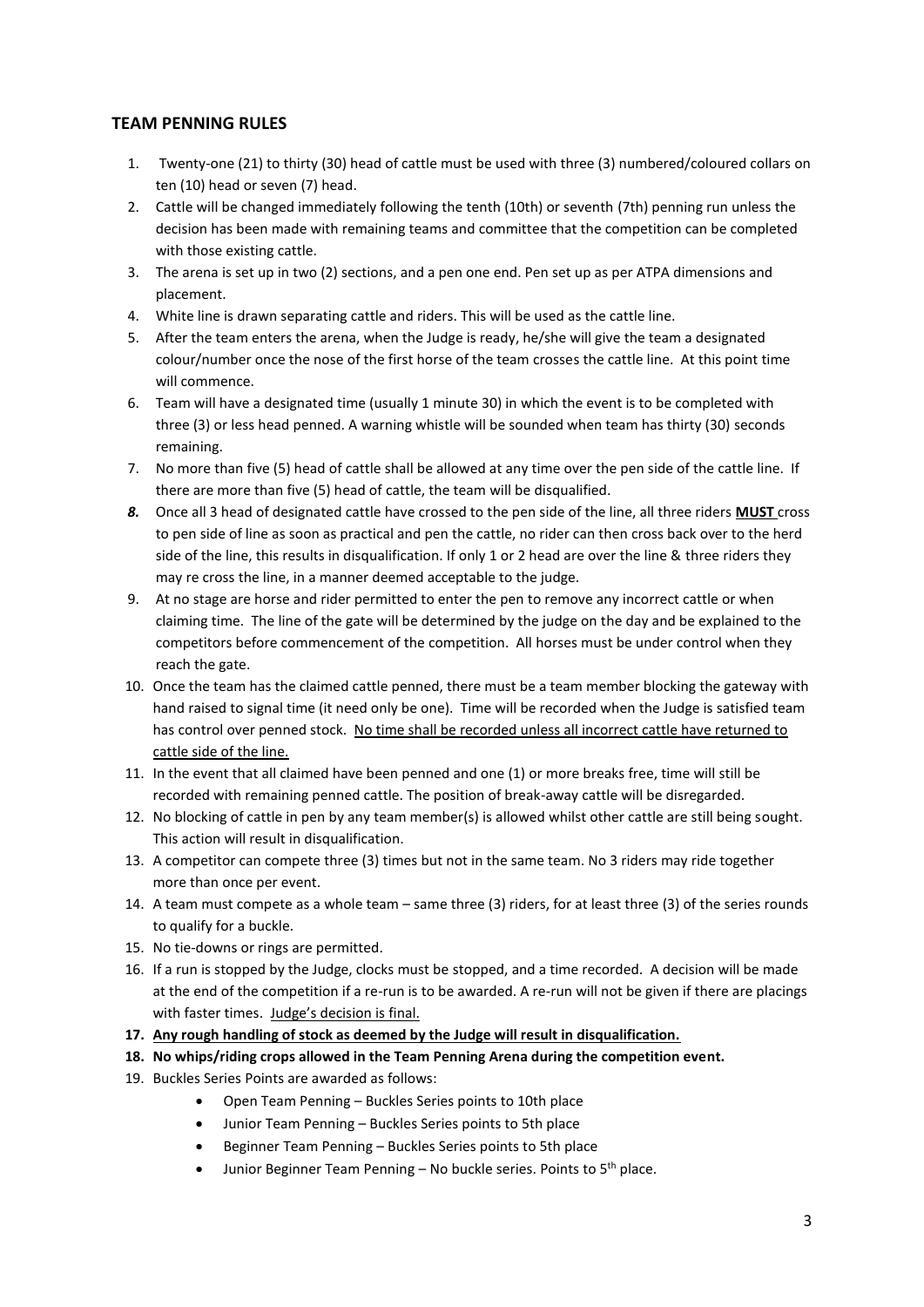20. If there are no more than 4 teams in a team penning buckle event, then this will not be classed as a buckle series.

## GENERAL TEAM PENNING RULES

### Beginners

- Must not have won or placed more than 3 times in Team Penning competitions.
- If you have won the Beginner Team Penning Buckle you are no longer a Beginner.
- Beginners can be any age.
- Junior Competitors cannot compete with the same 4 team members in the Open Team Penning.
- Competitors who compete or have competed in Open Team Penning Competitions (for more than 12 months and have won or placed cannot then compete back in Beginner Team Penning).
- EXCEPTION, If under 30 runs at each round only Buckle Series winners go up to Open in the next year.

### **Junior Beginners – an event for adults/parents to instruct the junior riders (2 Junior Beg/1 Adult)**

- Juniors must not have won or placed more than 3 times in Team Penning competitions or won a Buckle.
- An Open rider can ride in Junior Beginners if they do not ride in and cut out
- An Open rider 16 and under cannot ride as a junior in Junior Beginners, they may ride as the Open rider.
- Only 2 runs per Junior, adult must change (this does not affect adult from riding in other classes)
- Junior Beginners 16 years and under as at the  $1<sup>st</sup>$  January of that same year

### **Juniors**

- 18 years and under as at  $1<sup>st</sup>$  January of same year
- May ride in the Open Team Penning as a substitute.
- Juniors can compete in Open Team Penning & Juniors BUT NOT SAME TEAMS.
- Under no circumstances are members, under the age of 17 years of age, permitted to ride/handle stallions within the perimeters of the grounds.

### **Open**

- Open Team Penning is open to any age
- Juniors can compete in Open Team Penning & Juniors BUT NOT THE SAME TEAMS
- Juniors competing in Open cannot compete/sub in Beginners or Junior Beginner (as Junior rider).

### **Substitute**

- A Beginner rider may substitute in the Open (any person who has only had 3 runs over the weekend)
- A Beginner rider who is 18 or under may substitute for the Junior Team Penning.
- A Beginner rider who is 16 or under may substitute for the Junior Beginners.
- Only 2 substitutes per team per series allowed.
- An Open rider cannot substitute in the Beginners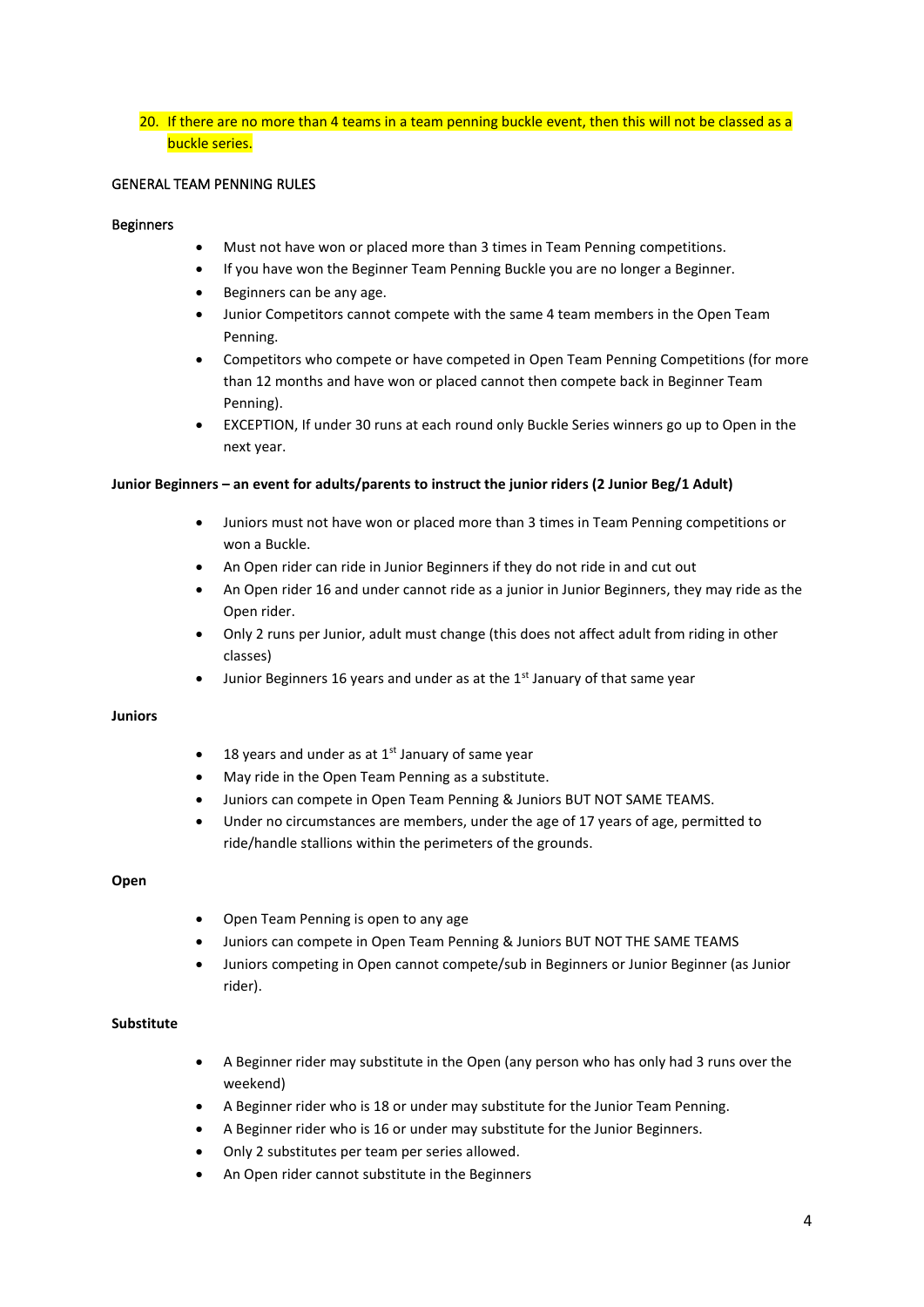## **GHRA TIMED EVENTS**

## **GENERAL RULES**

- A 30 second time limit in all events except steer undecorating (15 seconds).
- A re-run will be awarded for mechanical/ human error if the chute opens before the contestant nods, or human error with a gate opening only if the contestant does not contest their stock.
- To claim a re-run a competitor must ride by  $-$  stop swinging rope once they pass the gate line. Broken gear does not constitute a re-run.
- Steer undecorating if a ribbon falls off or is pulled off by the chute, a re-run is awarded.
- In the event that the All Round is sponsored, Only highest place points in team roping will go to the All-round title. (All points received in team roping with go towards the team roping title).
- Team Roping to be entered with partners. 2 runs allowed with different partners unless changing ends.

## **TIMED EVENTS TIMING**

- Timed event timing commences when the gate opens.
- If line is used instead of a barrier it is to be drawn at the judge's discretion.
- If a mistake is made by the time keeper, the competitor is to be given a re-run without a time penalty.
- There are to be two (2) time keepers and a Flag Judge.
- Head of stock must cross the line first or a 10 second penalty will be incurred.

## **AWARDED POINTS**

- Points will be awarded to competitors/teams with financial GHRA members.
- Competitors/teams must compete in at least 3 of the series round days to be awarded points.
- There must be 6 or more competitors in each event to qualify for a Buckle at the end of the year.
- Should there be a tie then each person receives the same points.
- Points are awarded as follows: 1st = 5 points, 2nd = 4 points, 3rd = 3 points, 4th = 2 points. 5th = 1 point (Time events)
- All places announced are unofficial until checked by the Nominations Secretary.
- Points for Team Roping can be gained on 1 run ONLY E.g. If header is 1st & 2nd they will be awarded 1st POINTS ONLY

## **COMPETITION DRAW/TIE**

• Any "tie" in the final round will result in a "run off".

### **BARREL RACE**

- Junior Competitor must be 18 years and under as of 1st January of same year.
- After the course is set no competitor to ride the course and the arena cleared. Open is always run before the junior. • A competitor can ride as many horses as they like but must be named on nomination form.
- Two (2) people cannot ride the same horse in the same event.
- Barrels must be empty 33-gallon drums closed at both ends.
- Competitors must enter arena at a walk and be under control, including lead horses.
- Pattern is a clover leaf, and can be a right- or left-hand pattern.
- If no electric timer is available, 2 stop watches will be used.
- A five (5) second penalty applies for a knocked drum.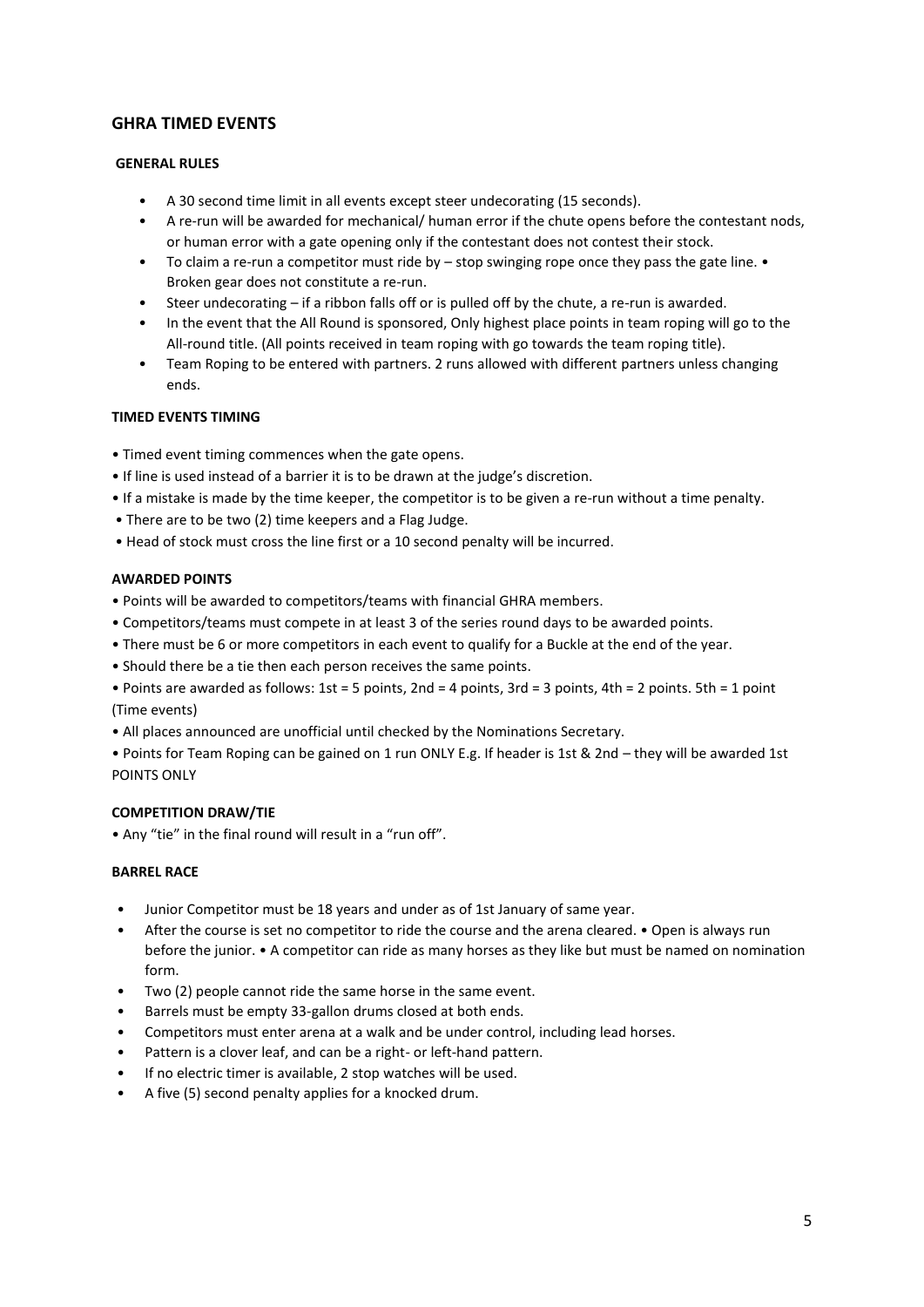## **Disqualifications:**

- Whipping no more than two times between drums & no more than four times on the home run. If at any time during a contestant's run any part of the horse/rider crosses back over the start line they will be disqualified.
- If a horse is deemed "out of control" at Judge's discretion.

## **LADIES BREAK-AWAY**

- Time limit of thirty (30) seconds.
- Only one (1) rope and one (1) cast of that rope allowed.
- Rope to be tied to the saddle horn with four (4) pieces of heavy-duty string or 1 piece of builders string
- a bright cloth 15cmx15cm attached to the end of the rope.
- The only legal catch is a full head catch; rope must pass over the head and pull up around the neck.
- One (1) run, One (1) horse only .

## **Disqualifications**

- Illegal catch.
- Breaking the rope from the saddle by hand.
- Roping the calf without releasing the rope from the hand.

## **OPEN BREAK-AWAY**

- No age limit
- Time limit of thirty (30) seconds.
- Only one (1) rope and one (1) cast of that rope allowed.
- Rope to be tied to the saddle horn with four (4) pieces of heavy-duty string or 1 piece of builders string
- a bright cloth 15cmx15cm attached to the end of the rope.
- The only legal catch is a full head catch; rope must pass over the head and pull up around the neck.
- One (1) run, One (1) horse only.

## **Disqualifications**

- Illegal catch.
- Breaking the rope from the saddle by hand.
- Roping the calf without releasing the rope from the hand.

## **JUNIOR BREAK-AWAY**

- 18 years and under as of the 1st of January of same year
- Rules apply as per Ladies (Open) event
- Juniors must wear a skull cap whenever mounted on the grounds.
- Juniors must have parent/guardian permission.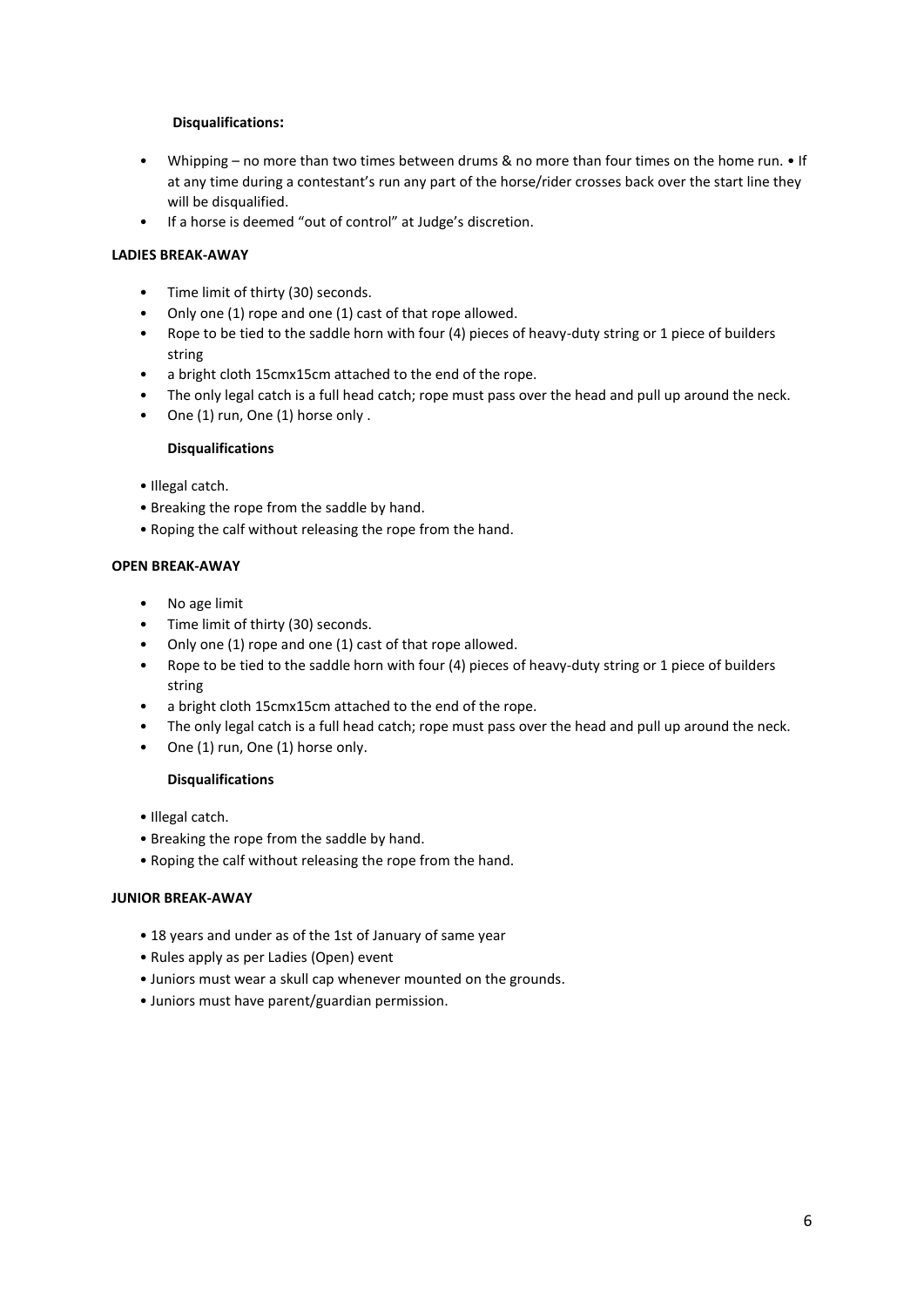### **OPEN STEER UNDECORATING**

- Competitors must be 16 years or over to compete.
- Ribbon may be taken from either side of the beast, depending on side the contestant leaves the chute, but the competitor cannot change sides during the run.
- Time is complete when competitor's hand is raised above the shoulder after the ribbon is taken from the beast's back as signaled by flag judge.
- Open hazers allowed.
- Time limit of fifteen (15) seconds.

## **STEER WRESTLING**

- Time limit of 30 seconds
- Steer must be caught from the same side the competitor leaves his horse.
- Competitor must be upon his two (2) feet and the steer on four (4) feet and twisted down by head or horns.
- All four (4) legs must be clear and facing one (1) direction for time to be taken.
- A rolling throw, when the competitor fails to stop or change the direction of the steer before throwing him, will be a disqualification.

## **ROPE AND TIE**

- Time limit of 30 seconds to catch the calf and a further 15 seconds to tie.
- Rope must be tied hard and fast to saddle horn.
- Competitor must rope from horseback; rope must still be on calf when the roper reaches it and three legs to be crossed tied.
- If the stock is down when the competitor reaches it, it must be stood or lifted clear of the ground and thrown by hand. If the competitor has his hand on the calf prior to it going down, he may tie it without throwing it.
- Time is taken from the finish signal- raise both hands- flag judge to drop flag.
- There must be at least one (1) wrap and hooey.
- All ropers must use a neck strap on the horse.
- Rope sizes to be 10.25, 10.5, or 10.75, No ropes to be joined. Rope to be threaded through the device as shown in manufacturer's instructions. Device must be tied to saddle horn using leather strap or nylon rope. A minimum of 400mm of the tail of the rope (painted red) to be hanging out of the device.

### **Disqualifications**:

- Failure to use approved device and procedure as per the animal welfare legislation.
- Failing to release rope from hand.
- Failure of three (3) legged tie to hold to judges satisfaction.
- If in the opinion of the judge, the calf has been stopped and travels backward with four (4) feet off the ground. -FINE will apply
- Touching the stock, string, or rope after the finish signal. (Unless to prevent a dangerous situation).
- If the competitor/horse drags the calf after remounting.
- If the horse drags a calf two (2) metres from when the calf hits the ground. The Flag Judge may ride behind the horse if the horse is dragging the calf.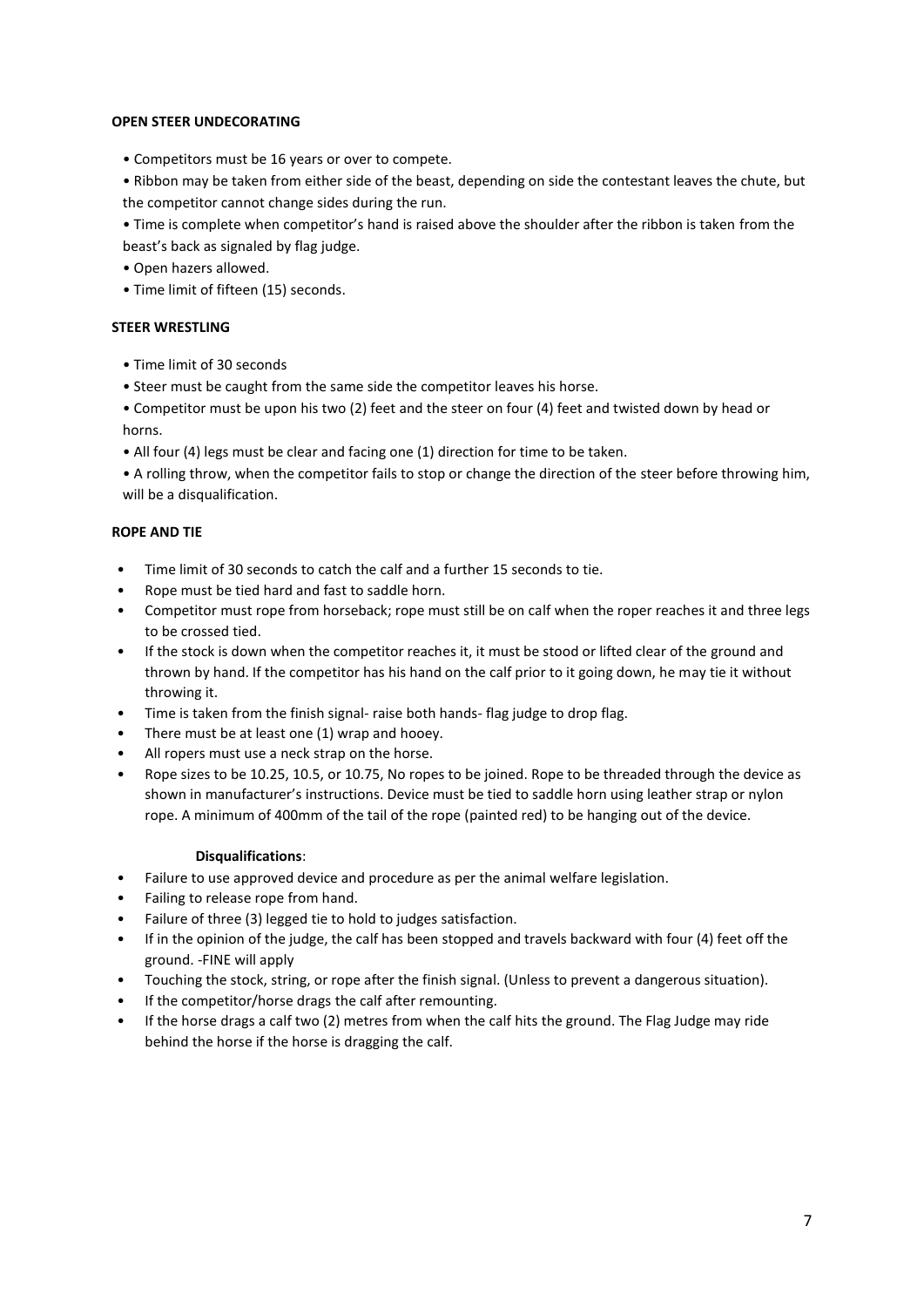## **TEAM ROPING**

- Two (2) runs allowable with different partners.
- The same Team Roping team cannot run twice unless they switch places from header to heeler.
- Header must change the direction of the steer's body before the heeler throws his rope.
- Legal Head Catches: Around the horns Around the neck Half head catch
- Catching only one (1) hind foot is a five (5) second penalty.
- Time will be taken when the head is caught and at least one (1) hind leg is in the heeler's rope, both ropes are dallied tight, both horses are facing the steer and ropes are straight and tight.
- Both horses' front feet must be on the ground and both competitors must be mounted.
- Steer must be standing when roped by the head or the heels. Any heel catch behind the shoulders is legal providing the rope goes up the heels. • If the heeler ropes a front foot or feet, this is a foul catch, however if they come free by the time the Time Judge drops his flag a time will be taken.

## **Disqualifications**

- Excessive dragging when stock is on the ground.
- Heeler roping heels before the header ropes the head.
- Illegal head catch.
- No hard and fast ropes.

## **TIMED EVENT Prize Money Breakdown**

| Number of<br>competitors | 1st  | 2 <sup>nd</sup> | 3 <sup>rd</sup> | 4th |
|--------------------------|------|-----------------|-----------------|-----|
| $1-6$                    | 100% |                 |                 |     |
| $7 - 11$                 | 60%  | 40%             |                 |     |
| $12 - 17$                | 45%  | 33%             | 22%             |     |
| $18 + over$              | 40%  | 30%             | 20%             | 10% |

- Addback is minimum 60% Entry fees.
- In the event of no times in an event, prize money will remain with GHRA
- In the event of a tie, prize money is split.
- If only 1 place winner regardless of entries, the winner will receive 100% of prize pool, 2 places split 60/40, 3 places split 45/33/22%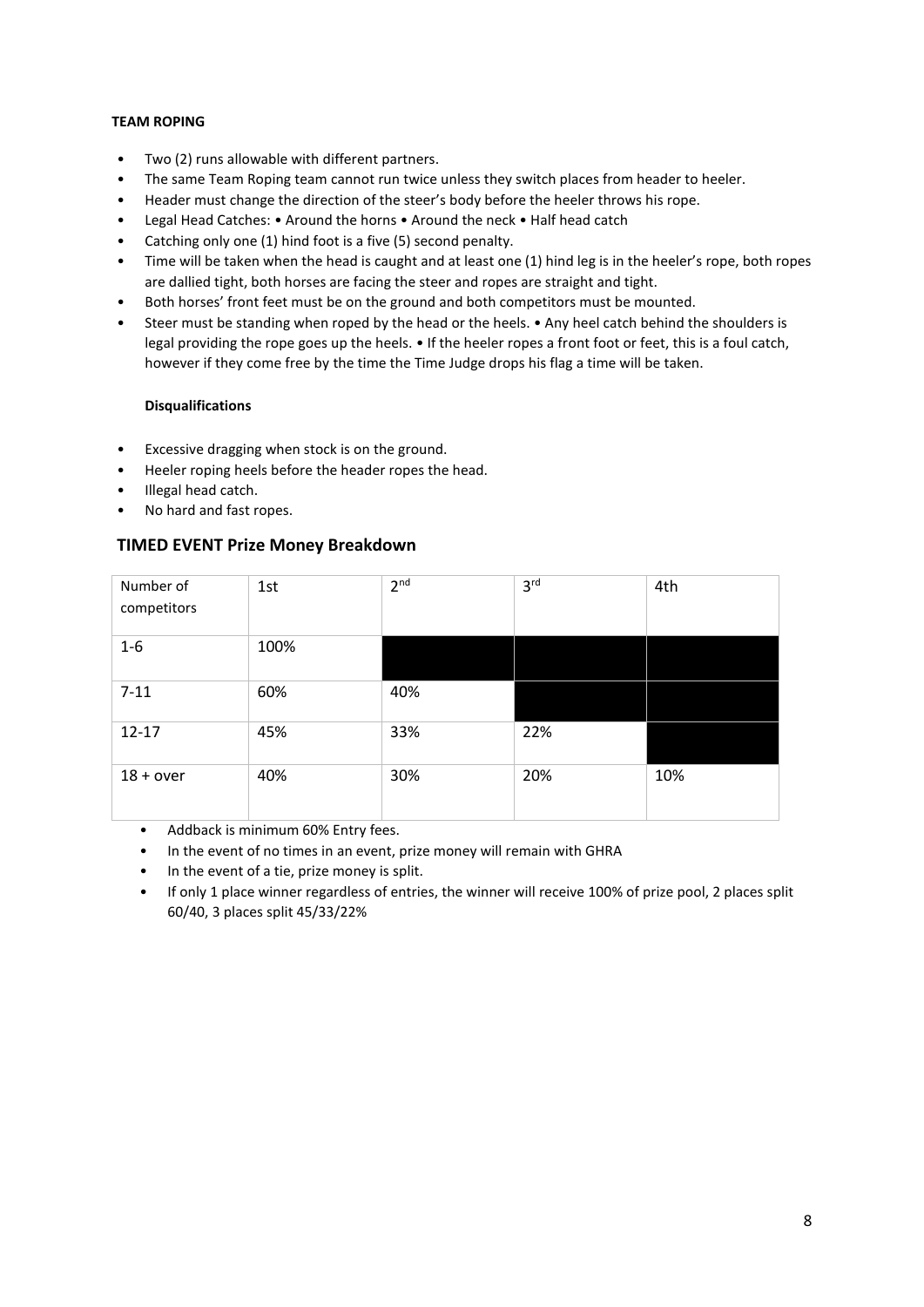## **NOVELTIES**

- Age is at first day of competition

-Lead liners must be led by a person that is 16 years and over.

-Riders must be in control of their horse at all times

-All children under the age of 16 must be supervised at all times

## **FIRST AID**

- It would be reasonable that a First Aid Officer of a GHRA must hold either a current recognized Senior First Aid Certificate or Nursing qualification.

- At events, there should be present as a minimum requirement, a person holding a current senior first aid certificate.

- The First Aid person must have no other duties and may wear a clearly visible bib or armband designating this duty.

## **DISPUTE**

Disputes, in Judge's decision, **MUST** be handled through correct procedures, i.e.: a fee of \$20 up front and complaint must be lodged at secretary's office during competition. Judges may only be approached or questioned by a single team member in direct relation to their own team/s run. If this is breached, that team will receive a fine of \$50 and will be disqualified from that competition with loss of series points.

## **CATTLE WELFARE**

A cattle coordinator will be appointed for each cattle event. The role of the cattle coordinator is to supervise the cattle and to ensure their welfare at all times.

This supervision includes that all cattle:

-are to be fed, watered and transported in accordance with normal husbandry method.

-Inspect cattle and any injured animals to be treated and placed in a situation to relieve stress as soon as practical

-Ensure that no rough handling has been taken place by any person, if agreed by the executive committee the person will be given a first and final warning, and if seen mishandling stock again will be disqualified from events from the weekend. -will ensure that that the cattle are not in distress at any times

## **HORSE/LIVESTOCK WELFARE**

-Any act of abuse or intent to abuse an animal whilst in the arena or on the grounds which could also endanger the safety of other persons or animals will not be tolerated at any times.

-Inhumane treatment or abuse of a horse in any manner whilst in the arena or on the grounds is prohibited. Inhumane treatment includes, but is not limited to:

- Riding of a crippled, injured or lame animal
- Riding of a horse with a health abnormality which could result in the horses undue discomfort or distress
- Abuse of an animal which includes excessive jerking, spurring, whipping or any other act intended to cause trauma or injury to the animal

-If any horse shows blood or signs of bleeding on its side which was caused by or may have been caused by the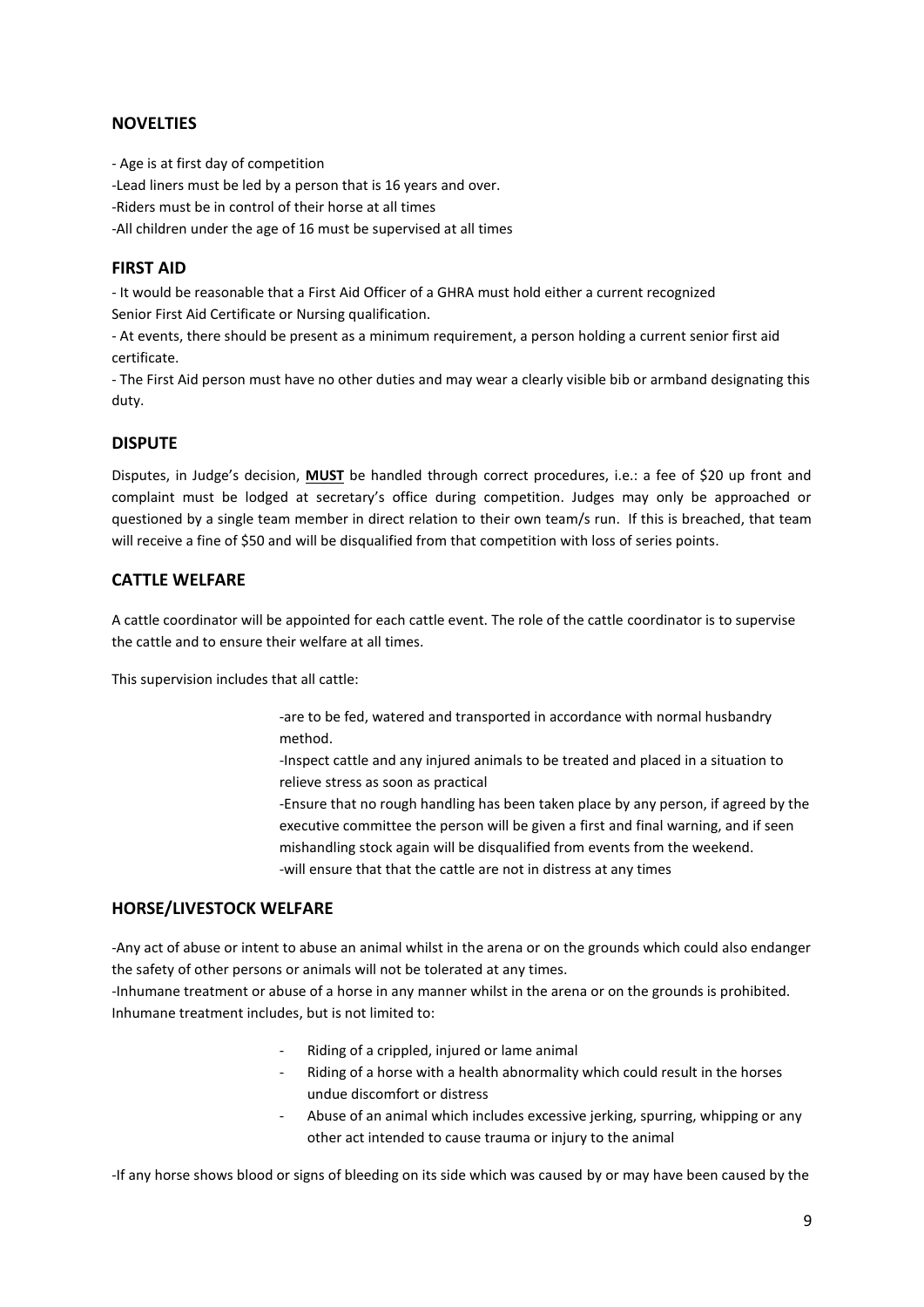use of spurs, it must immediately be retired for the day from the competition, event or rally/muster. The horse must be immediately unsaddled and the scrape, cut or wound immediately attended to. The use of spurs in a cruel manner will result in immediate disqualification of the rider from the competition.

If an animal is injured, appropriate assistance will be provided. If a decision is made to put an animal down, it will be disposed of humanely and as quickly as possible.

## **GENERAL RULES**

-Competitors will not tell Committee how to run the event.

-There can only be 1 person/rider upon a horse at any time within the GHRA grounds, (1Horse 1Rider). -The Committee reserves the right to alter or change the program at any given time. Committee reserves the right to refuse or allow nominations on the day.

-No competitor shall conduct himself or herself in any way which in the opinion of the committee brings ill repute upon the committee.

-Any competitor considered being under the influence of alcohol or drugs may be suspended or disqualified. - A competitor who refuses to obey the direction of any officiating steward may be refused the right of competing in any further events.

-If a child under the age of 18 has a fall off a horse or has an accident that happened whilst on the GHRA grounds, final responsibility of the health and welfare of the child rests with the parent/guardian verified with a signed document by the parent/guardian and recorded in Incident Report Book.

-Ribbons are to be worn in a horse's tail if the horse has been identified as one of the following (as it is code for a particular attribute that a rider may not have time to express to others until it's too late) Red Ribbon will be enforced others are encouraged.

> Red - Horse Kicks Blue - Stallion or Mare in heat that will be a distraction Green – Young inexperienced horses.  $Pink$  – Mare in heat – horse may be cranky, or prone to teasing.

White – This horse is for sale.

### **DISHONOURED PAYMENT**

-Any person presenting a cheque that is dishonoured will be suspended for a period as determined by the committee and fined \$50.00 for each dishonoured cheque.

## **BEHAVIOUR**

-Any competitor found guilty of cheating, in any way, attempting to defraud a committee to promoter, abusing or threatening any judge or other office will be liable for suspension or disqualification depending on the nature and severity of the offence. Any competitor found guilty of an offence shall have his or her nominations refused by the committee for such a period as the Executive Committee may determine.

-Bad behaviour will not be tolerated and will be dealt with severely. Suspensions will be given where deemed necessary.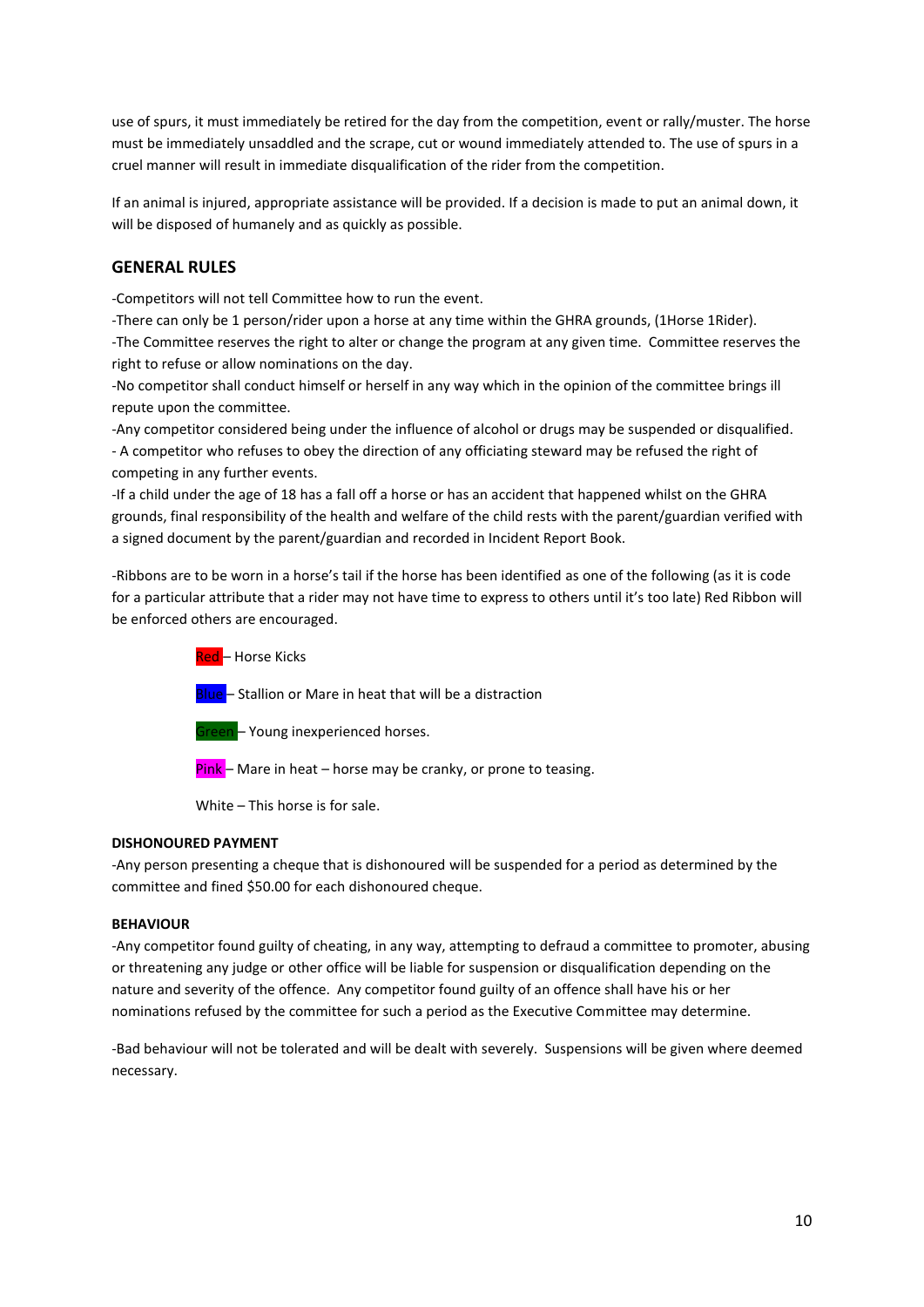## **DRESS**

-General appearance to be neat and tidy – long sleeved shirt with collar (short sleeve not acceptable), brimmed hat or Helmet, long pants and riding boots. Should a Director or Official deem a competitor to be wearing unsuitable attire he or she may be called from the arena and asked to change attire or be disqualified for non-compliance. This Rule applies to Competitors, Chute Bosses, Announcers, Judges and Time Keepers.

-All riders under 18 years old must wear a Helmet.

## **MEMBERSHIP**

-Only full members of GHRA will receive points towards the series.

- Any teams with day members competing in the buckle series are not eligible for points to their end of year total.

-Junior members must have written permission from Parent/Guardian.

-Anyone over the age of 18 must take out their own single membership.

-A family membership is parent/s or legal guardian/s and children under 18

-Single members under 18 must have parent or guardian to sign membership form.

-GHRA reserves the right to cancel a membership at any time.

### **COMPETITOR AGES**

- Timed Events
- Junior Barrels 18 years and under as of the 1st January of same year
- Junior Breakaway 18 years and under as of the 1st January of same year
- Steer Undecorating 16 years and over as of the 1st January of same year
- Open Barrels No age limit
- Ladies Breakaway No age limit
- Open Breakaway No age limit
- Rope and Tie No age limit
- Team Roping No age limit
- Steer Wrestling No age limit
- Team Penning
	- Open Penning Open to all ages
	- Junior Penning 18 years and under as of the 1st January of same year
	- Junior Beginner 16 years and under as of the 1st January of same year
- Beginner Penning Junior or Adult competitor

### **JUDGES**

-There is to be one Judge at all times.

-Judges decision is final. This includes:

- No video or photo evidence will override the judge's decision. No one else's opinions will override the judge's decision.
- -in the event of cattle being distressed, showing lameness, bleeding or and attempting to horn a horse, the judge shall terminate the run and may agree to a re run at the end of the competition.
- -any team exhibiting unnecessary rough handling or rushing into the mob at excessive speed, may result in disqualification at the judge's decision
- -Cattle may not be shouldered or pushed by either horse or rider during their run. Abuse of cattle or horses will be the cause of immediate disqualification from the judge.
- -Cattle are not be illtreated at any times including unintentionally running the beast into the arena fence and team may be disqualified by the judge.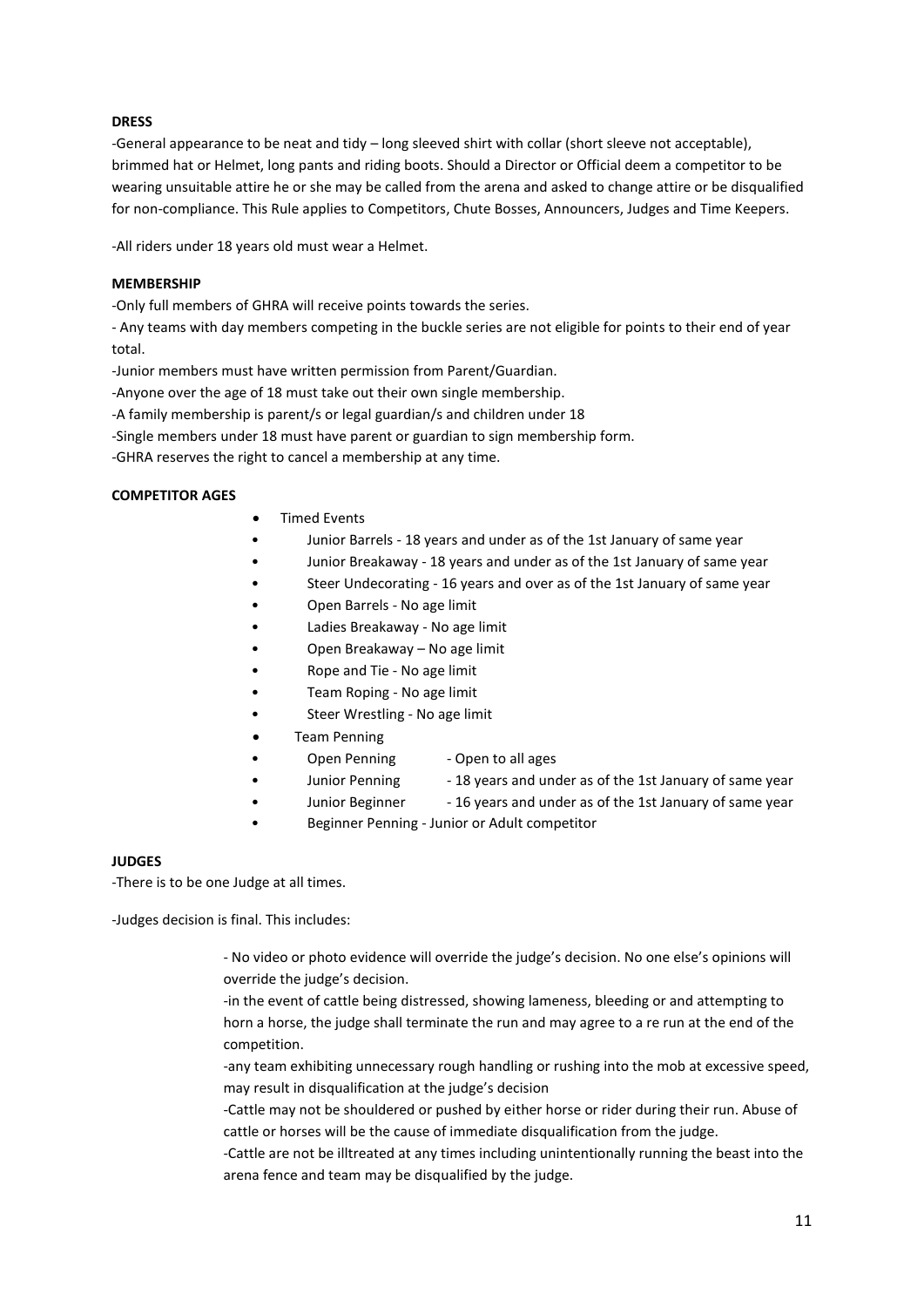- If a run is stopped by the Judge, clocks must be stopped and a time recorded. A decision will be made at the end of the competition if a re-run is to be awarded. A re-run will not be given if there are placings with faster times.

-If a rider falls from horse in competition it will be the judge's decision whether the rider is in danger and if so the team will be disqualified. Judges discretion whether run is to continueno blocking or chasing cattle on foot.

All Judges must be competent and conversant with the rules of GHRA.

### **COMPLAINTS**

-All complaints are to be in writing and are to be accompanied by a fee of \$20. This will be refunded if the complaint is found valid.

-Any complaints on competition days must be given within 1 hour of completion of that event by a competitor in that said event.

-If the issue does not involve or affect you, you must not enter into the discussion and you may be referred for disciplinary action.

#### **NOMINATIONS**

-Any preferences for your run should be asked for when you nominate, otherwise you will not be able to alter once nominations close.

-Any person who nominates and doesn't turn up without notifying the Nominations Secretary, will have their name recorded, after 3 times they will be suspended for one (1) month.

-Anyone who has not paid prior to the event will be taken out of the draw and charged a cancellation fee plus stock fee as determined by the committee.

#### **REFUND**

-Requests for withdrawal from an event or contest and the return of nomination fee will not be considered less than 72 hours before the event, except in the case of injury to competitor or animal. (Medical certificate required)

-Refunds will be made where the whole event is cancelled.

-Should rain fall during a scheduled day a decision is to be made by the Committee and Events Director and if found not to be safe the event or events are to be called off.

#### **GROUND SPLIT OF PRIZE MONEY**

In the event of no contestant qualifying, no ground split will be made and in the event of insufficient competitors qualifying for all places, only those qualifying be paid and there be no ground split for the remainder.

### **STOCK CONTRACTORS**

-Stock contractors are not entitled to any prize money not paid out.

-They contract to hire stock at an agreed price and no other money.

-Contractors are to abide by the rules when competing; they must take head of stock they draw. The Animal Welfare Code of Practice must be adhered to at all times. Stock will not be ill-treated in any way. Seriously injured animals must be destroyed humanely as quickly as possible and covered or taken from the arena where spectators can't see.

#### **BANNED ANIMALS**

Any animal banned from any other Rodeo Association will not be allowed to be used at GHRA days.

#### **DRAWS**

The committee is to do all draws not the contractor. The committee has the right to control the re-ride stock draw also.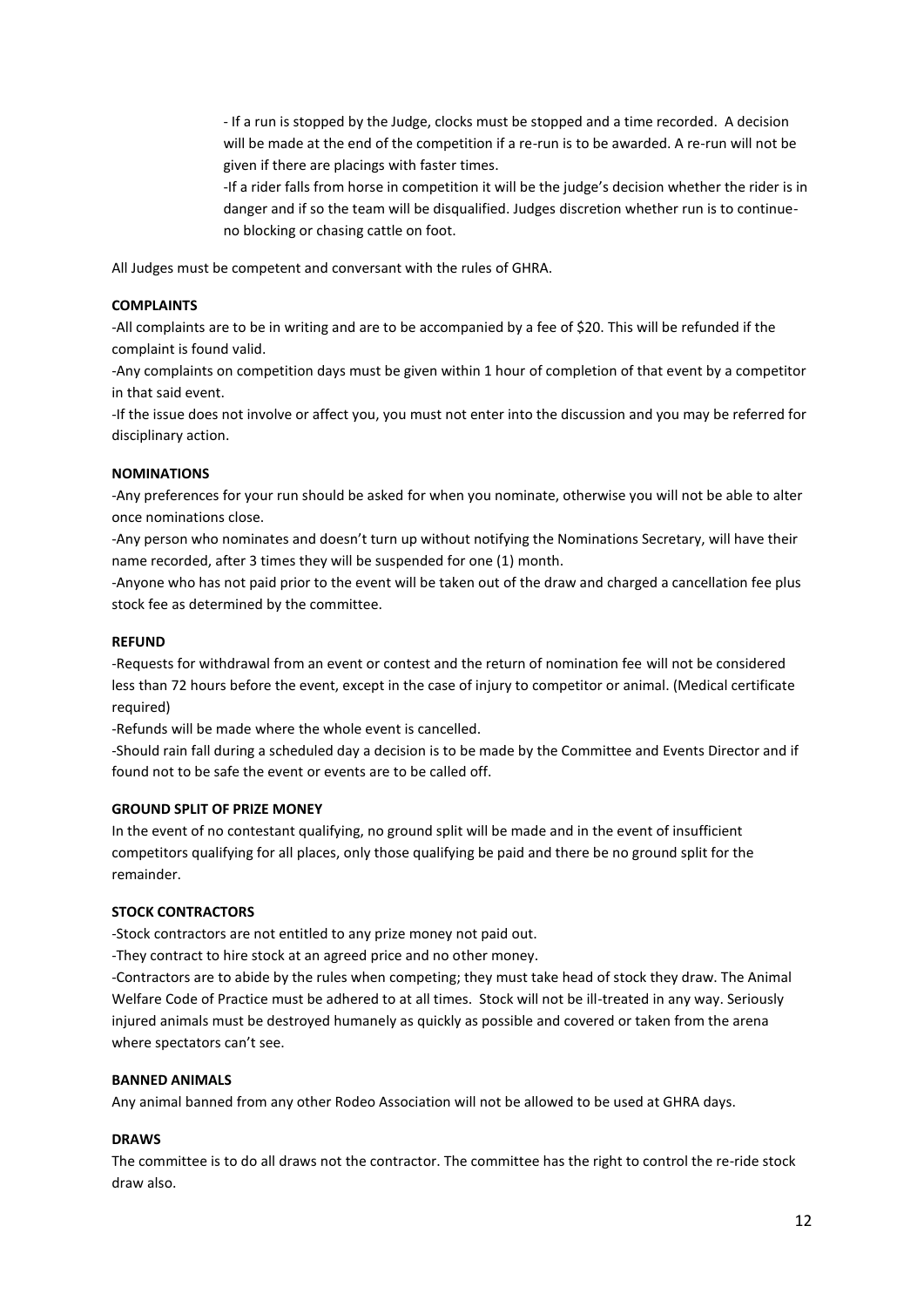## **VOTING**

-No proxy votes allowed.

-All nominations for executive committee positions must be in writing

-All voting is carried out under the current constitution guidelines

## **GROUND USE**

-Neither the organizing committee of any contest held at the grounds, or the GHRA committee, accept any liability for any accident, damage, injury or illness to horses, owners, riders, ground, spectators or any other person or property whatsoever.

-Members may hire the grounds if they have public liability insurance. This must be provided when completing the grounds hire agreement. Hire fee & Bond payable at time of booking.

-Members may use the grounds at any time with a ground fee of \$2.00 per person

-You must leave a completed Horse Health Declaration each time you ride at the grounds.

-If you are under 18 you must wear a helmet ANYTIME YOU ARE ON A HORSE ON THE GROUNDS.

-If you are not a member you MUST NOT RIDE A HORSE ANYTIME ON THE GROUNDS.

-You may not use the grounds to conduct paid lessons or receive lessons that you are paying for either in money or kind.

-To gain permission for use the grounds you must email the committee at [general@gympiehorseandrodeoassociation.com.au.](about:blank)

-Permission must be granted prior to entering the grounds.

-You must not pass the gate code on to anyone.

-You must follow the club's Bio Security Plan at all times.

## **GENERAL MANAGEMENT POINTS**

-Neither the organizing committee of any contest held at the grounds, or the GHRA committee accept any liability for any accident, damage, injury or illness to horses, owners, riders, ground, spectators or any other person or property whatsoever.

-Manure bins provided, they are for MANURE ONLY. Please empty them in the manure pit after you have finished cleaning up your manure.

-Rubbish Bins are for RUBBISH ONLY. All rubbish must be picked up prior to leaving the grounds, this includes baling twine.

-At the end of the event please place bins on the side of the road furthest from the arena ready for collection. -**HORSE FREE ZONE** – The area from the gate near the secretary's office to the gate near holding yard at the end of the arena (between centre ring camping and team penning arena) is a people only zone. **NO HORSES, RIDDEN, LEAD OR TIED UP IN THIS AREA.**

-Dogs to be on a lead, short chain or in a cage at all times.

-Social Media and Website Pages- *Yearly sponsors are only allowed to advertise on the page, this must be approved by the committee or publicity officer.* All other posts are to be approved prior to upload.

-Any child under the age of 16 must be supervised at all times by a person over the age of 18 years when they are on GHRA grounds, including the ablutions and whilst the parent/guardian is riding.

-If a child under the age of 18 has a fall off a horse or has an accident that happened whilst on the GHRA grounds, final responsibility of the health and welfare of the child rests with the parent/guardian verified with a signed document by the parent/guardian and recorded in Incident Report Book.

-If you nominate or have been nominated for any volunteer roster timeslots prior to or throughout an event then you must attend or find a suitable replacement or your competition run may not recorded.